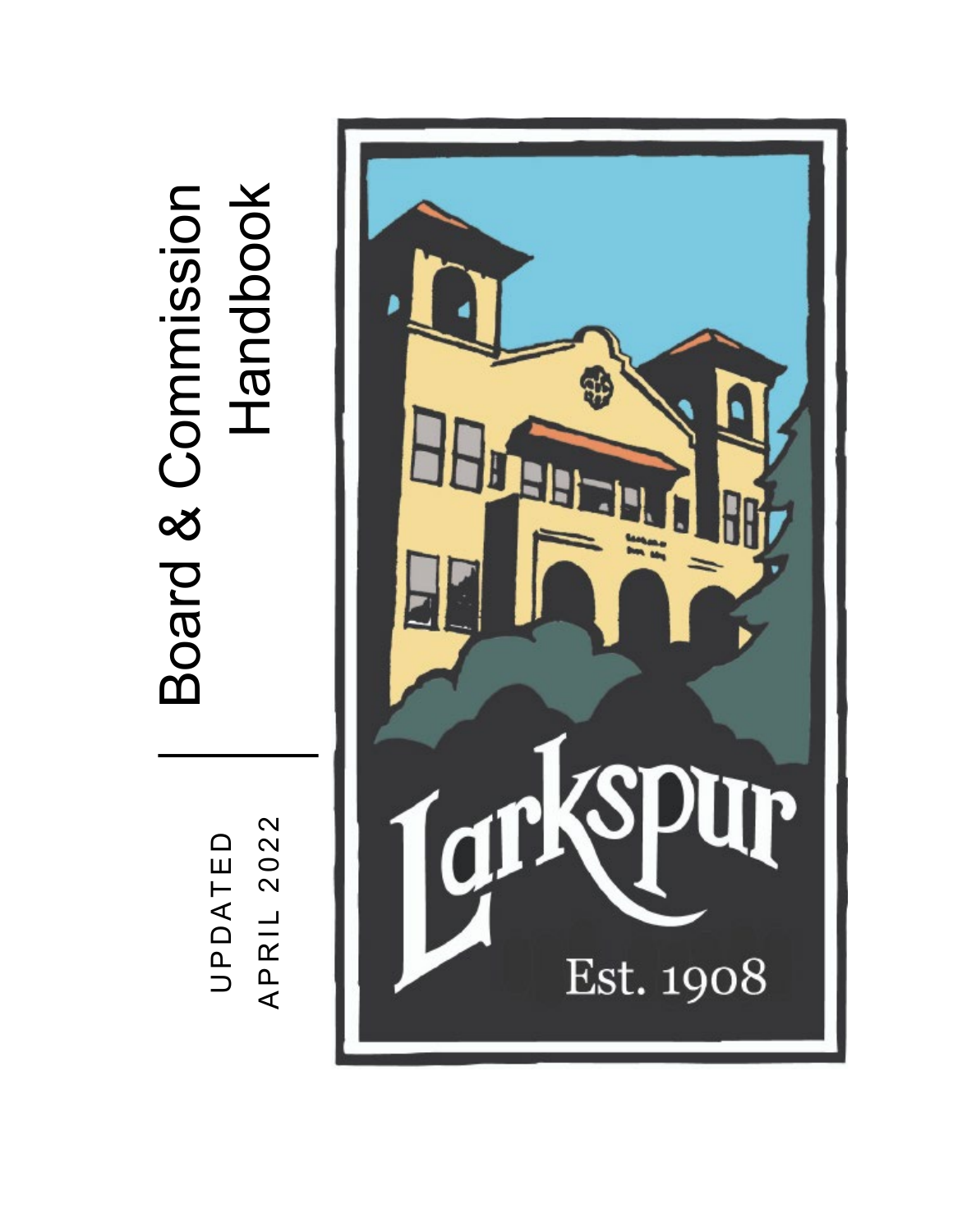# **TABLE OF CONTENTS**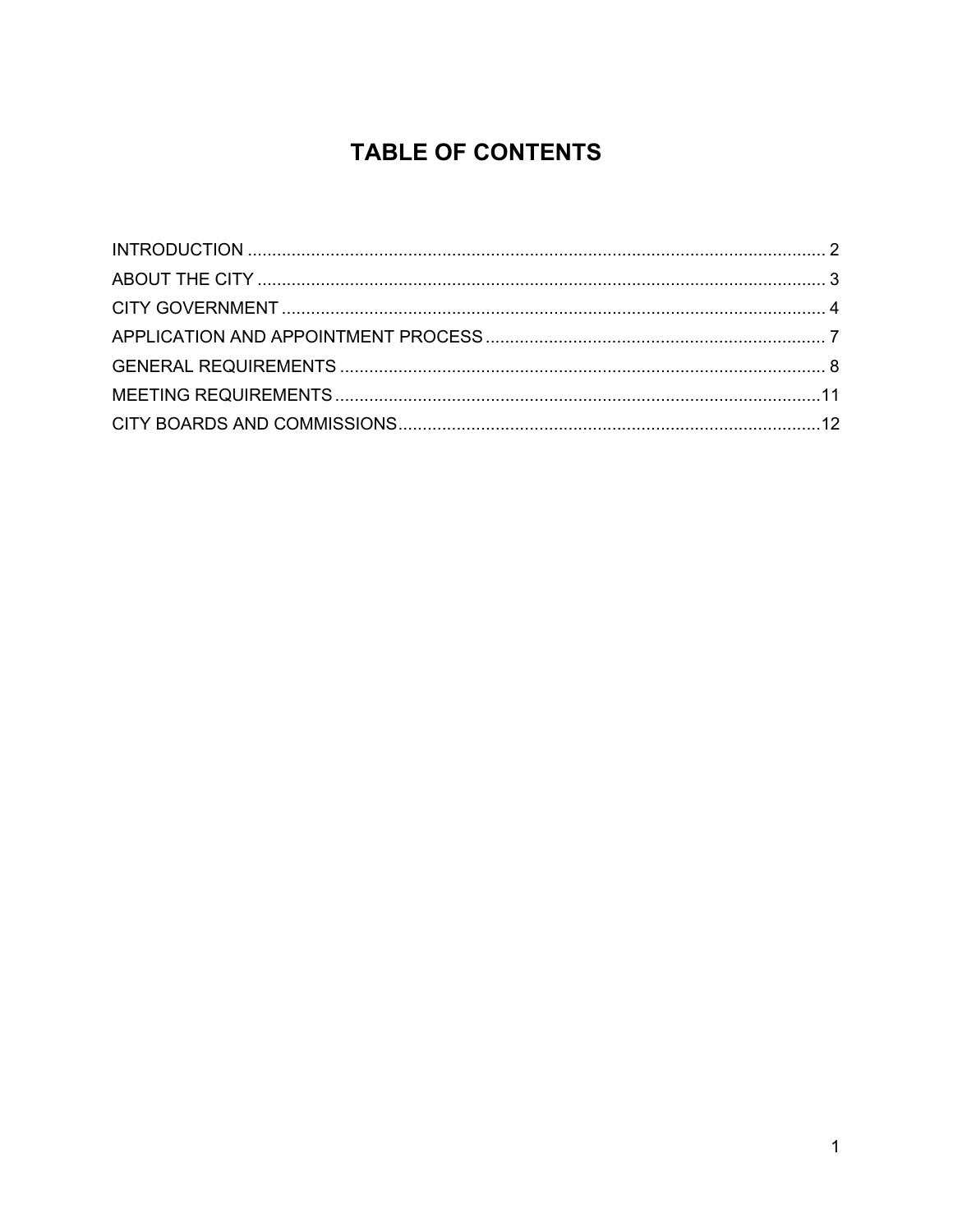# **INTRODUCTION**

<span id="page-2-0"></span>Thank you for your interest in a City board or commission.

This handbook is designed to guide you through the process of applying for and serving on a City board or commission. The City's boards and commissions include: (1) [Library Board;](http://www.cityoflarkspur.org/117/Larkspur-Library-Board) (2) [Planning Commission;](http://www.cityoflarkspur.org/120/Planning-Commission) (3) [Parks and Recreation Commission;](http://www.cityoflarkspur.org/119/Parks-Recreation-Commission) (4) [Heritage Preservation Board;](http://www.cityoflarkspur.org/116/Heritage-Preservation-Board) (5) [Marin County Commission on Aging;](http://www.cityoflarkspur.org/118/Marin-County-Commission-on-Aging) and (6) [Marin/Sonoma Mosquito and Vector Control](http://www.cityoflarkspur.org/687/MarinSonoma-Mosquito-and-Vector-Control-)  [District.](http://www.cityoflarkspur.org/687/MarinSonoma-Mosquito-and-Vector-Control-) To learn more about a specific board or commission, contact the staff liaison identified in this handbook or visit the [City's website](http://www.cityoflarkspur.org/112/Boards-Commissions) to review agendas and minutes from recent meetings.

Your participation is appreciated by the City Council, City staff and the community.

For more information, contact City Clerk Alison Foulis at [cityclerk@cityoflarkspur.org](mailto:cityclerk@cityoflarkspur.org) or call (415) 927-5002.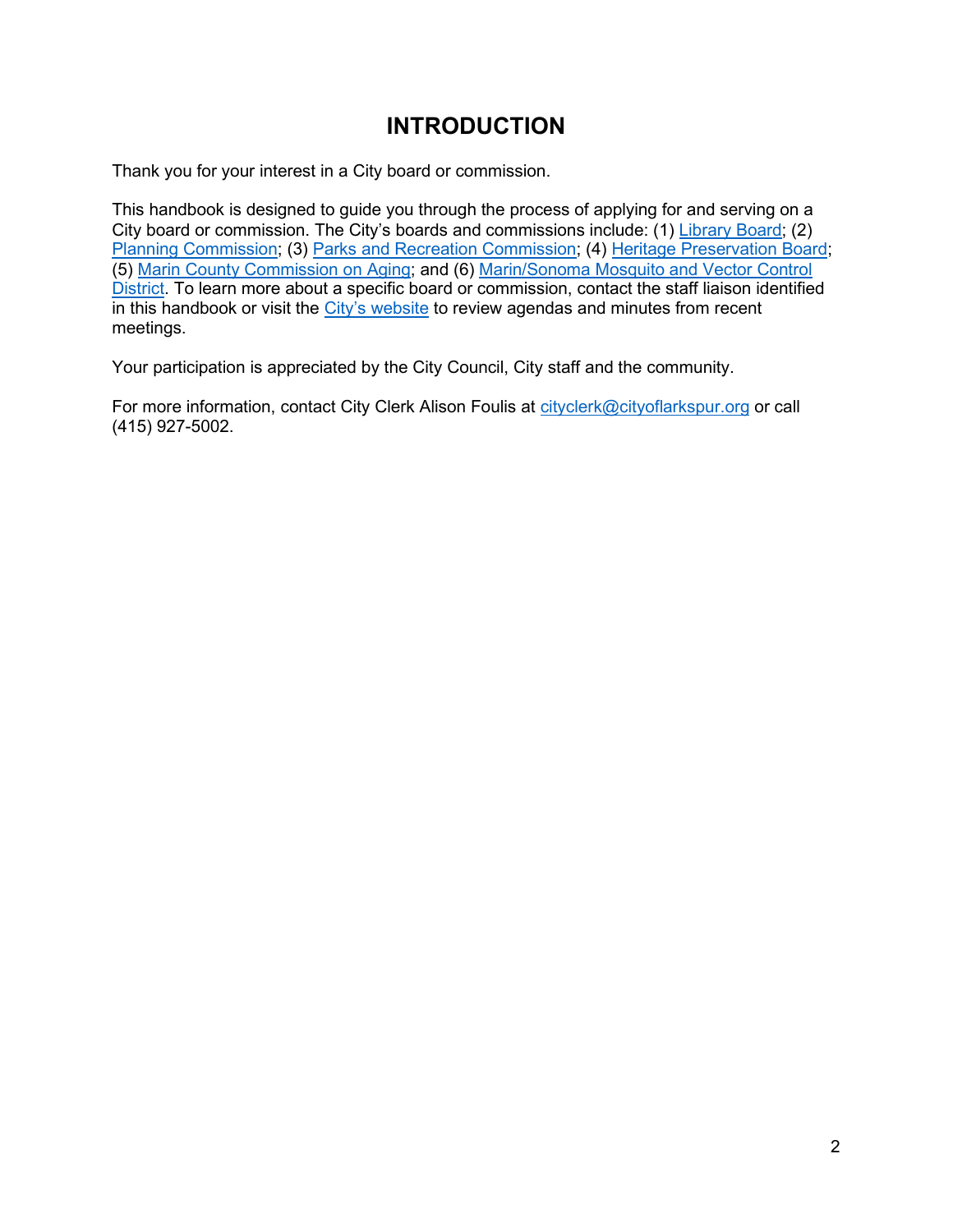# **ABOUT THE CITY**

<span id="page-3-0"></span>The City of Larkspur was incorporated on March 1, 1908, with a population of approximately 600 and a downtown that included two hotels, bakeries, a blacksmith, a cobbler, a larger livery stable, meat and grocery stores, real estate offices, a bustling lumberyard, and at least three saloons.



 *Downtown Larkspur – 1910 Baltimore Park Train Station – 1926 Blue Rock Hotel – 1949*

To learn more about the history of Larkspur, pick up a copy of *[Larkspur Past and Present: A](https://www.ci.larkspur.ca.us/174/Larkspur-Past-Present)  [History and Walking Guide](https://www.ci.larkspur.ca.us/174/Larkspur-Past-Present)* from the Larkspur Library or download and read the book on the City's website.

Today, over 100 years later, Larkspur covers an area of 4.5 square miles at the base of Mount Tamalpais, and its population has grown to approximately 12,000.

Larkspur's residential neighborhoods include the more traditional Baltimore Park and Murray Park neighborhoods, the waterfront developments at Larkspur Marina and Boardwalk No. 1, moderate to steeply sloped hillside properties on Palm Hill and Christmas Tree Hill, and the historic Madrone Canyon with residences nestled in groves of redwood trees. There are also several higher density apartment and condominium complexes in the Greenbrae neighborhood, at Drakes Landing Road, and along Larkspur Landing Circle.

Larkspur's commercial properties include the smaller, more historic shopping areas located along Magnolia Avenue in the Downtown Historic District and at the Shops at North Magnolia. There are also larger, more modern commercial areas which include the Bon Air Shopping Center on Sir Francis Drake Boulevard and the Marin Country Mart on East Sir Francis Drake Boulevard.

As noted in the Larkspur General Plan, one of Larkspur's top priorities is to preserve, enhance and strengthen the City's community character. The City's character is influenced by a variety of factors including its diverse residential and commercial neighborhoods discussed above, as well as its natural setting, strong school systems, beautiful parks, and the historic downtown, including the City Library, which echoes the City's small-town charm.

Residents have the opportunity to assist the City Council in preserving and enhancing the City's community character by serving on a Board or Commission. There are currently four permanent City boards and commissions; residents also have the opportunity to serve on one County Commission and one regional board. This is a powerful way to make a difference.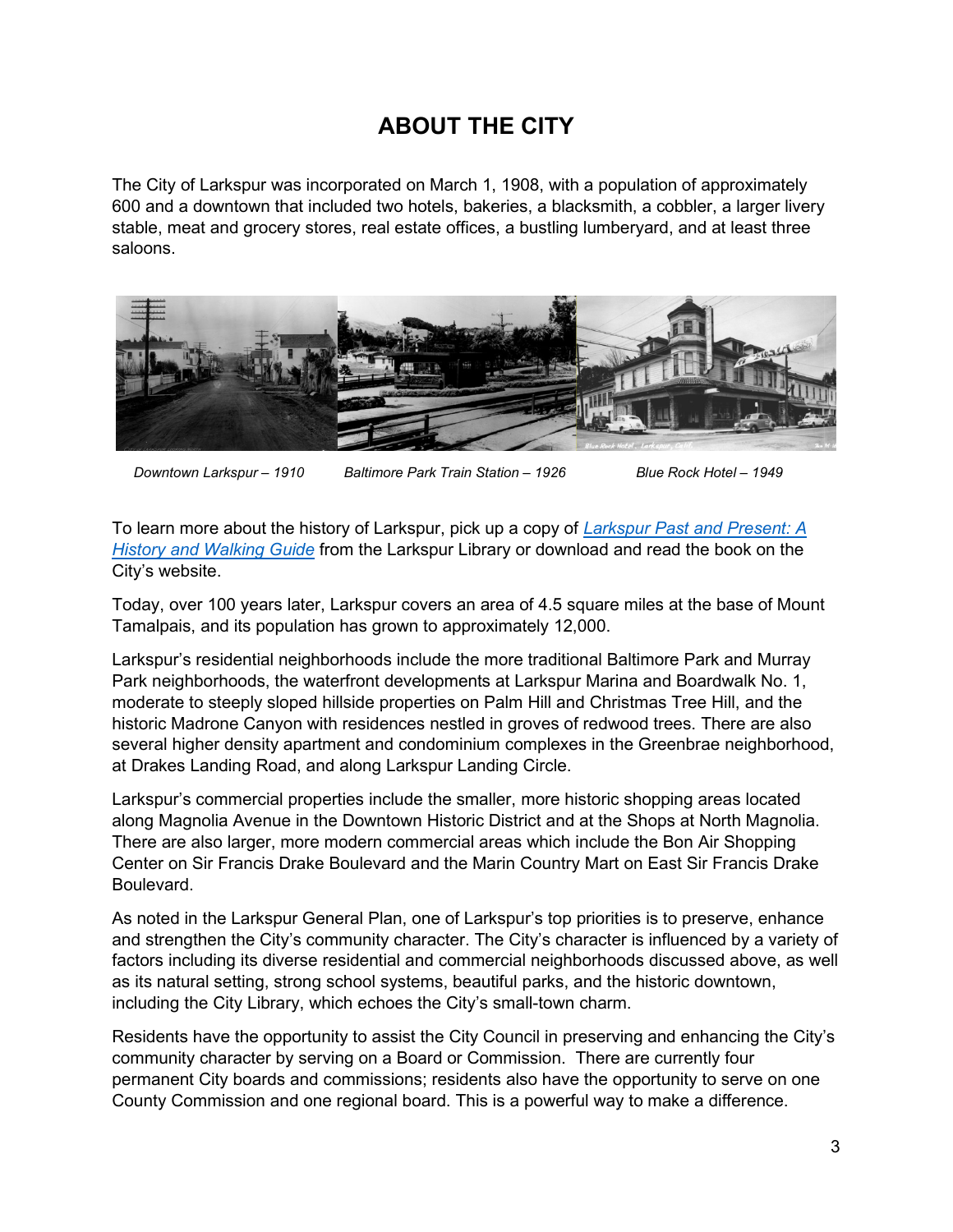# **CITY GOVERNMENT**

#### <span id="page-4-0"></span>**City Council**

*Dan Hillmer, Mayor Gabe Paulson, Vice-Mayor Scot Candell, Council Member Kevin Haroff, Council Member Catherine Way, Council Member*

The City of Larkspur was incorporated in 1908 and operates under the council-manager form of government. The Council, as the legislative body, represents the entire community and is empowered by the general laws of the State of California to formulate citywide policy.



#### **City Manager's Office**

*City Manager: Dan Schwarz* 

The City Manager is the chief executive officer of the City and is responsible for the administration of the City in accordance with City Council policy. The City Manager's duties include administrating the City Council's Strategic Plan, monitoring the progress of the City's major capital projects and development plans, being involved in emergency management and monitoring the City's financial condition.

#### **City Attorney's Office**

*City Attorney: Sky Woodruff – Meyers, Nave, Riback, Silver & Wilson* 

The City Attorney is appointed by and reports directly to the City Council. The City Attorney provides legal advice to the City Council, Larkspur's boards and commissions, and the City staff. The City Attorney also represents the City in a variety of legal proceedings.

#### **Finance Department**

*Administrative Services Director: Cathy Orme* 

The Finance Department is responsible for administering the financial affairs of the city including accounting for the collection and disbursement of all monies, investing of idle funds and managing the budget. Typical day-to-day functions include maintaining the City's general ledgers, preparing the periodic budget reports on revenue and expenditures, processing the payroll, processing bills for payment, collecting revenues and procuring supplies at the lowest cost.

#### **Human Resources Department**

The City of Larkspur contracts for Human Resources services from a shared position with the Central Marin Police Authority, the Central Marin Fire Authority, and the Town of Corte Madera.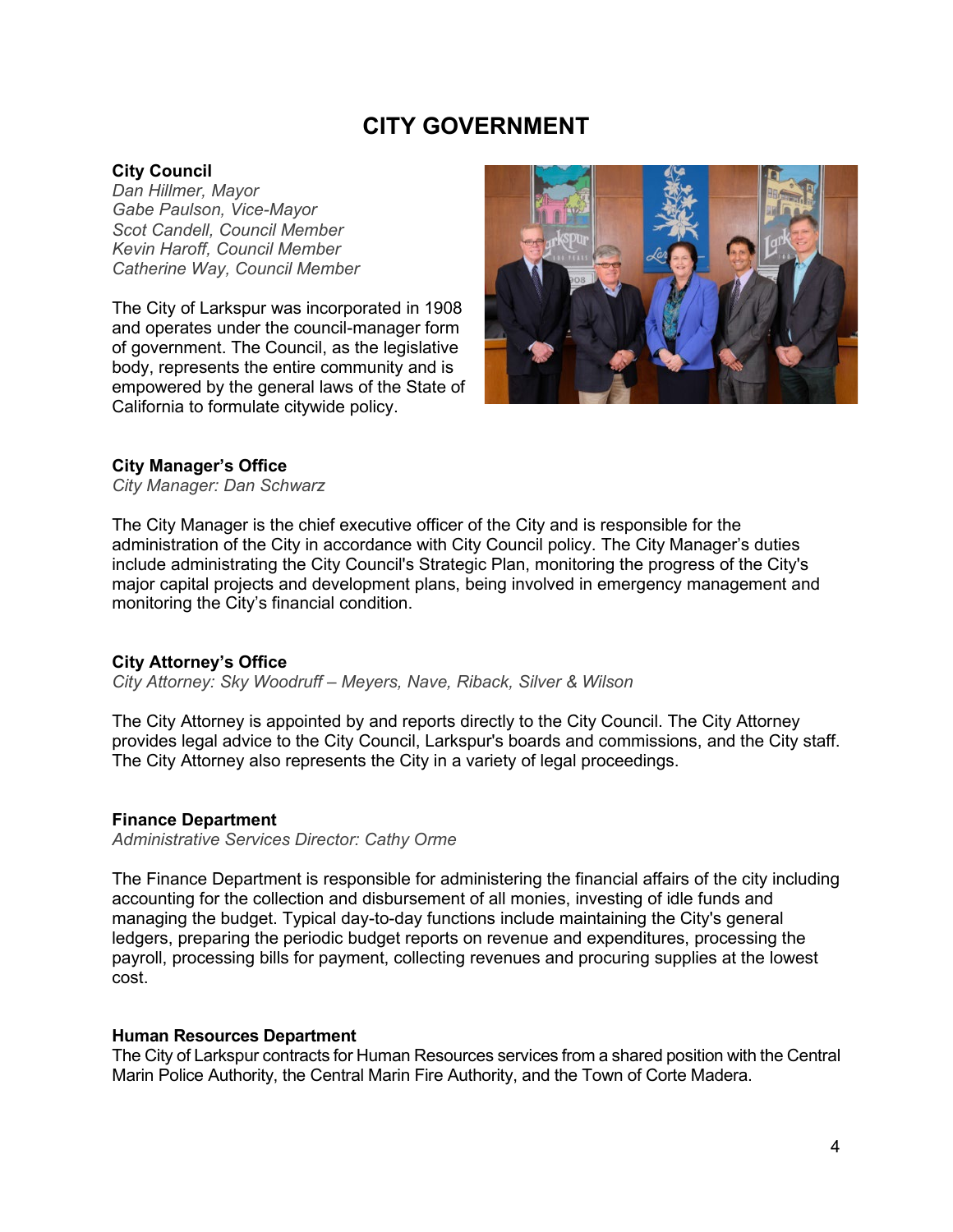#### **City Clerk Department**

*City Clerk: Alison Foulis*

The City Clerk's Office is committed to ethically serving the needs of the citizens of the community by preparing and distributing the City Council agenda and packet, coordinating board and commission recruitment, maintaining an up to date municipal code, facilitating municipal elections and coordinating the records management program.

#### **Public Works Department**

*Public Works Director: Julian Skinner* 

The Public Works Department oversees the management, maintenance and construction of public facilities, infrastructure and the public rights-of-way. This includes oversight, management and supervision of private contractors who perform capital projects and maintenance on public streets, sidewalks, storm drains, street lights, traffic signals, signs and traffic markings, parks, trees, landscaping and public buildings.

#### **Community Development Department**

*Community Development Director: Elise Semonian*

The Community Development Department includes the Planning & Building Divisions.

The Planning Division processes applications for both discretionary and ministerial planning permits for proposed development projects. The Department also undertakes advanced planning projects such as revisions to the General Plan, preparation of specific plans and Zoning Ordinance amendments.

The Building Division is responsible for enforcing the building, housing, electrical, plumbing, and mechanical codes. The Department also performs inspection work to ensure that residential, commercial, and industrial construction is in compliance with applicable codes and ordinances.

#### **Community Services Department**

*Community Services Director: Franklin Escobedo*

The Community Services Department includes the Larkspur Library and Recreation Departments.

The Larkspur Public Library has been in its current location since it first opened in 1913 and echoes the small-town charm of the City of Larkspur. The library collection is comprised of 50,000 books, DVDs, audio books and magazines. As part of the Marin County MARINet Consortium, the library shares the collections of the other five Marin County city libraries, the nine Marin County Free Library branch libraries, the Dominican University of California and the College of Marin collections.

The Recreation Department organizes and administers passive, active, and communal recreation programs throughout the year. The Department also coordinates and supervises the use of city facilities and parks by groups and individuals.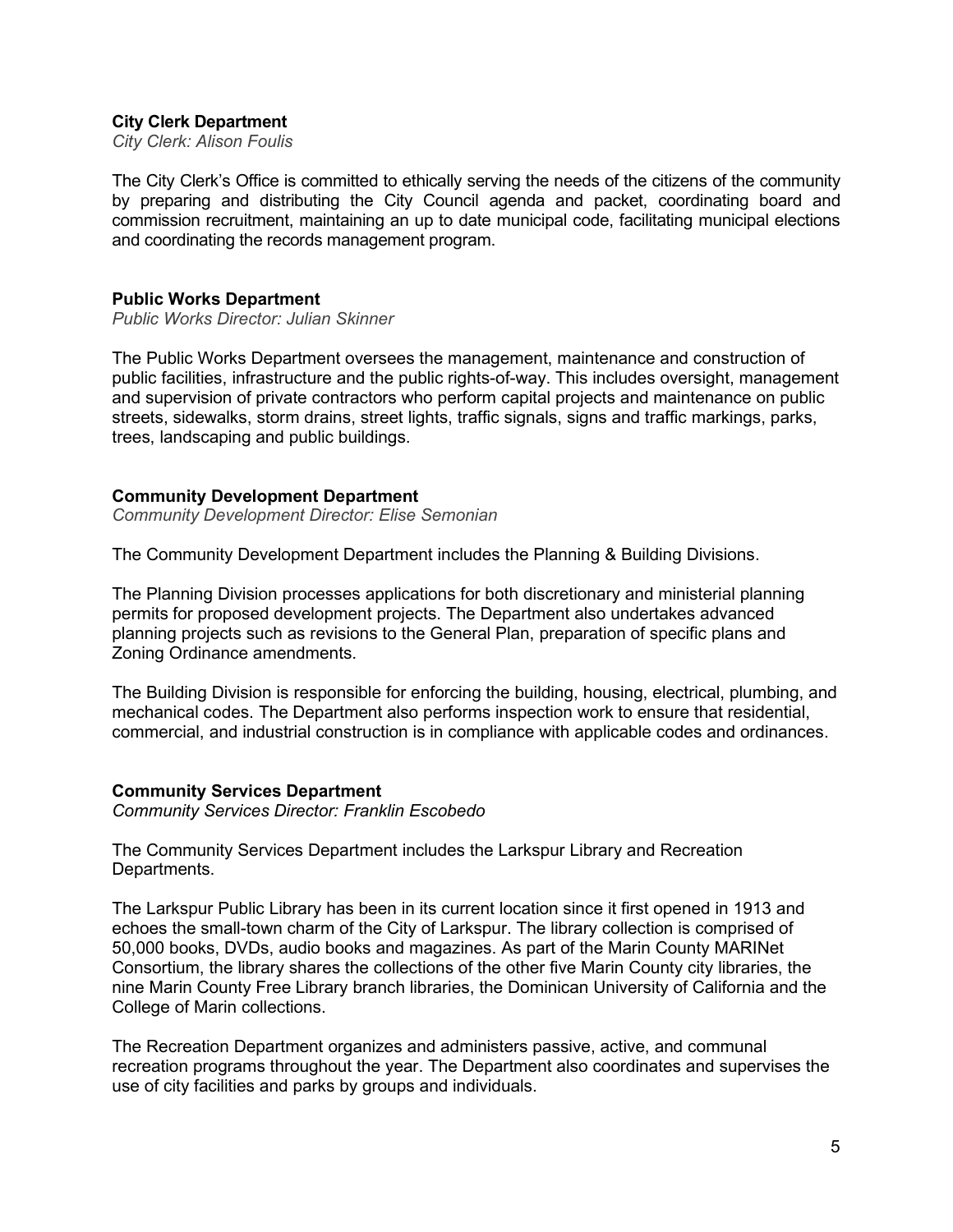#### **Central Marin Fire Authority**

*Fire Chief: Ruben Martin*

In August 2017, the City of Larkspur and the Town of Corte Madera formed a Joint Powers Authority for shared fire services, with an effective date of operation being January 1, 2018. Together, the agency's 36 uniformed and support personnel serve the City of Larkspur and Town of Corte Madera, covering an area of 8 square miles.

#### **Central Marin Police Authority**

*Police Chief: Michael Norton* 

The Central Marin Police Authority is a full-service police agency for the communities of Larkspur, Corte Madera, San Anselmo and portions of Greenbrae.

Two members from each City/Town Council sit on and represent the Central Marin Police Council. Overall management of the Police Authority is the function of the Management Committee comprised of the City and Town Managers of each jurisdiction. Operational function of the Authority is assigned to the Chief of Police.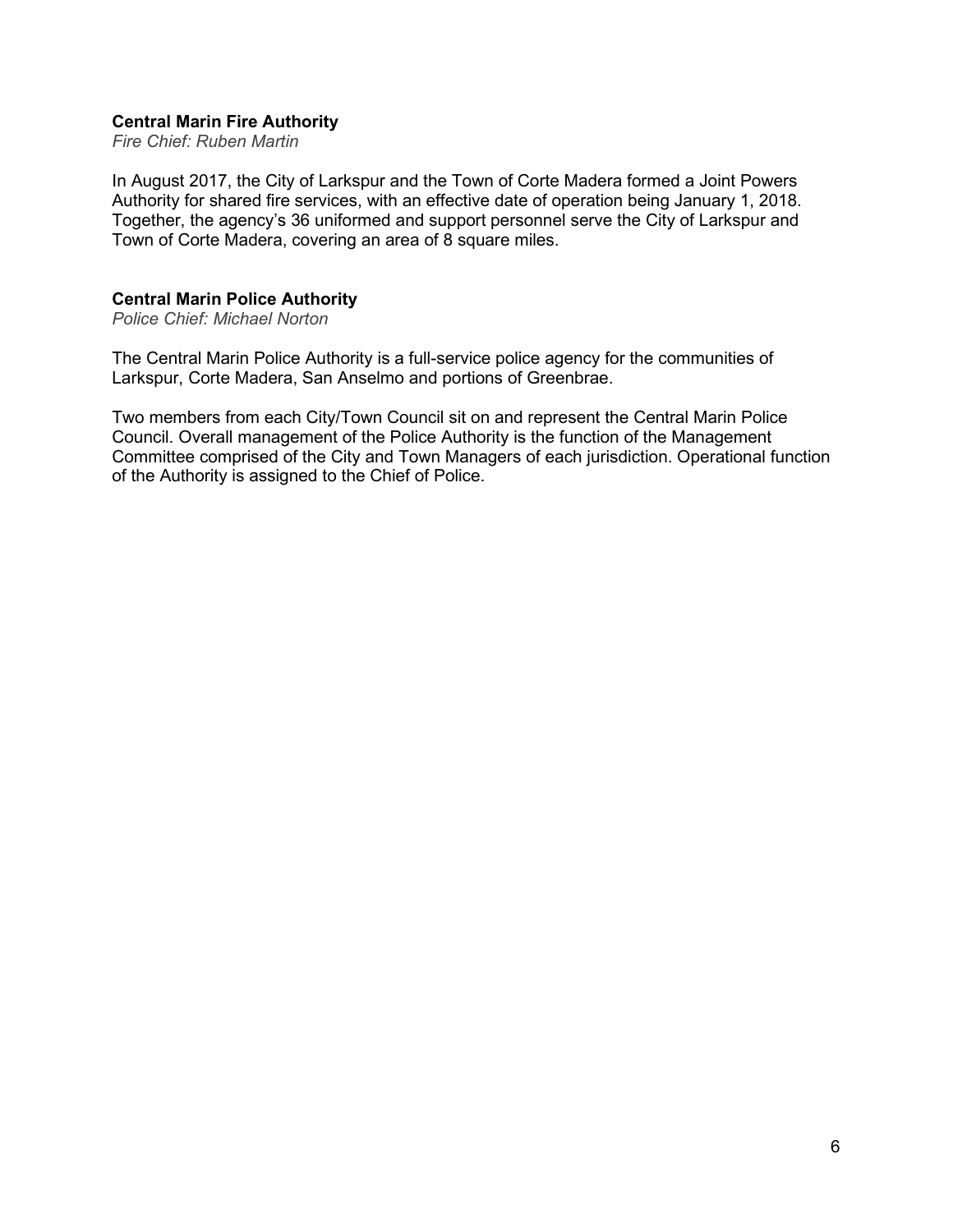# **APPLICATION AND APPOINTMENT PROCESS**

#### <span id="page-7-0"></span>**Eligibility**

Residents of Larkspur and the portions of Greenbrae under the City of Larkspur's jurisdiction are eligible to apply for service on a City board or commission.

Persons appointed to a board or commission must maintain their principal residence within Larkspur/Greenbrae for the duration of their term. If, at any time during the term, a member moves to a principal residence outside Larkspur/Greenbrae, the member shall become ineligible to continue as a member of that board or commission.

## **Application**

When a vacancy occurs, the City Clerk advertises the vacancy on the City's website and at the Larkspur Library.

Applications may be obtained from the City Clerk's office at City Hall or on the City's website – [www.cityoflarkspur.org.](http://www.cityoflarkspur.org/) An official application form must be completed for each position. Applications are kept on file for two years for consideration upon any vacancy.

## **Appointment**

Applications are carefully reviewed by the City Council.

Applicants are interviewed before the entire City Council at a special meeting. Appointments are made after formal voting occurs during a regular City Council meeting.

#### **Term Length**

The term length for most boards and commissions is four years, with terms expiring on June 30.

An individual appointed to fill a vacancy prior to the expiration of the term for which the predecessor was appointed serves for the unexpired term.

#### **Reappointment**

Incumbents are considered for reappointment at the conclusion of their terms. Reappointments will occur during a regular City Council meeting.

#### **Resignation**

In the event that a member is unable to continue serving on a City board or commission, a formal letter of resignation must be submitted to the assigned staff liaison and the City Clerk. The letter should be submitted as soon as possible in order to provide staff with adequate time to appoint a new member.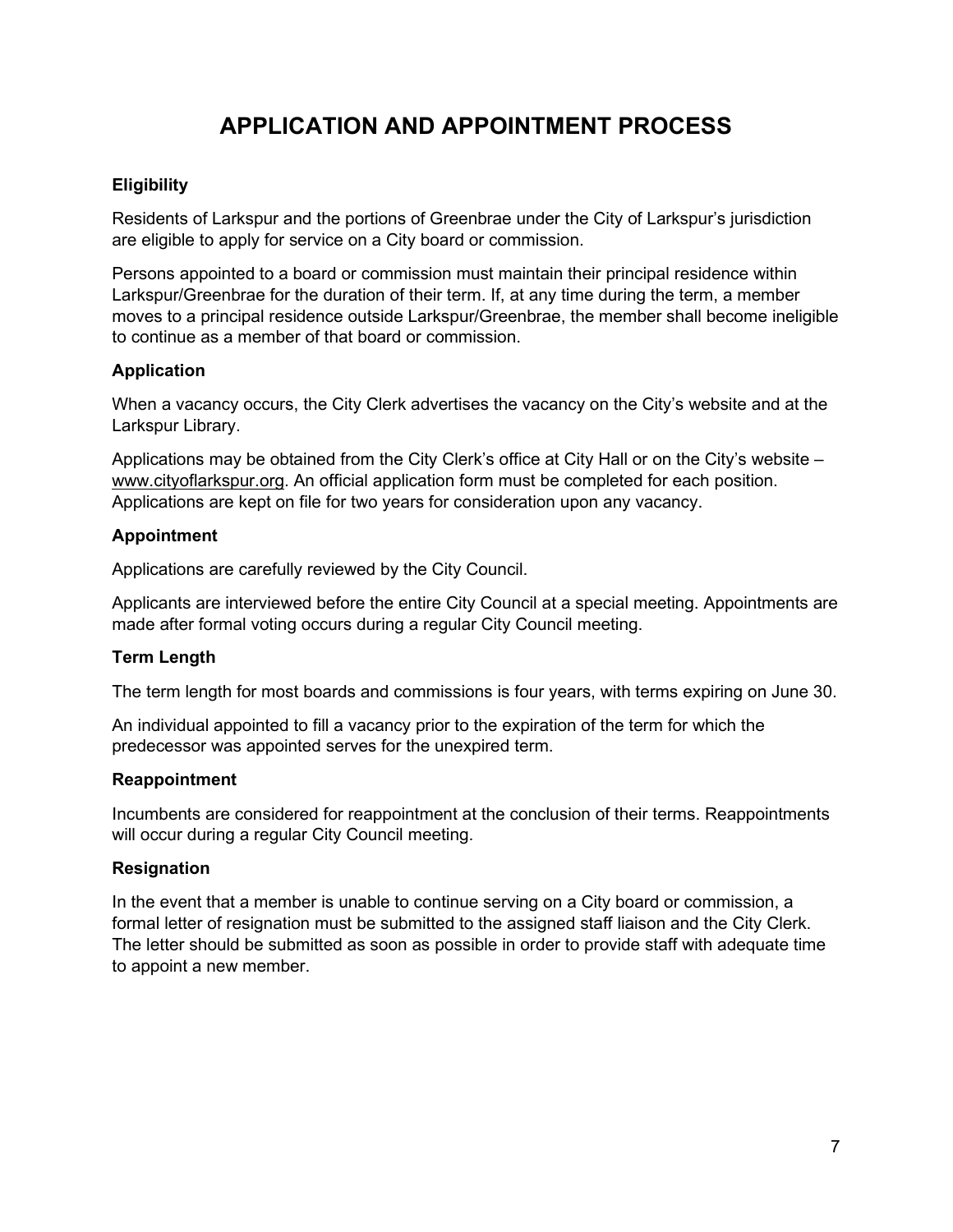# **GENERAL REQUIREMENTS**

#### <span id="page-8-0"></span>**Attendance**

The Larkspur Municipal Code provides that *if a member of a board or commission absents himself from one-third or more of the regularly scheduled meetings during a six-month period, without specific permission from the City Council, or ceases to be a qualified elector of the City, his office shall become vacant and shall be so declared by the City Council.* (Larkspur Municipal Code § 2.48.060)

Regular attendance at meetings is critical for the effective operation of City boards and commissions. In order for a board or commission to legally conduct business, a minimum number of members must be present. Contact the staff liaison immediately with any scheduling conflicts.

#### **Ethics Training**

Assembly Bill 1234 is a state law that requires local officials to receive training on public service ethics laws and principles every two years. The ethics training must be completed within a year of taking office, then every two years thereafter.

The Institute for Local Government and the Fair Political Practices Commission developed a free, online ethics course to help local officials meet their ethics training requirement.

#### <http://www.fppc.ca.gov/learn/public-officials-and-employees-rules-/ethics-training.html>

Upon completion of the ethics training, members are required to print their certificate, sign their certificate and return the original hard copy document to the City Clerk.

The City of Larkspur requires members of the following boards and commissions to complete ethics training:

- Planning Commission
- Parks and Recreation Commission
- Heritage Preservation Board
- Marin County Commission on Aging
- Marin/Sonoma Mosquito and Vector Control District

#### **Compliance with the Brown Act**

The Ralph M. Brown Act [\(Government Code Sections 54950-54963\)](https://leginfo.legislature.ca.gov/faces/codes_displayText.xhtml?division=2.&chapter=9.&part=1.&lawCode=GOV&title=5.) provides that all meetings of the legislative body of a local agency shall be open and public.

This requires that every meeting of a legislative body be property noticed with an agenda that contains sufficient information on what actions will be taken by that legislative body. Additionally, the public must have an opportunity to comment on any matter under the body's jurisdiction, as well as comment on specific items on the agenda.

In order for meetings to remain open and public, a majority of governing body members cannot discuss, deliberate or take action privately about an issue that may be on the body's agenda no matter how the conversation occurs, whether in person, by telephone, email or intermediary. Important Considerations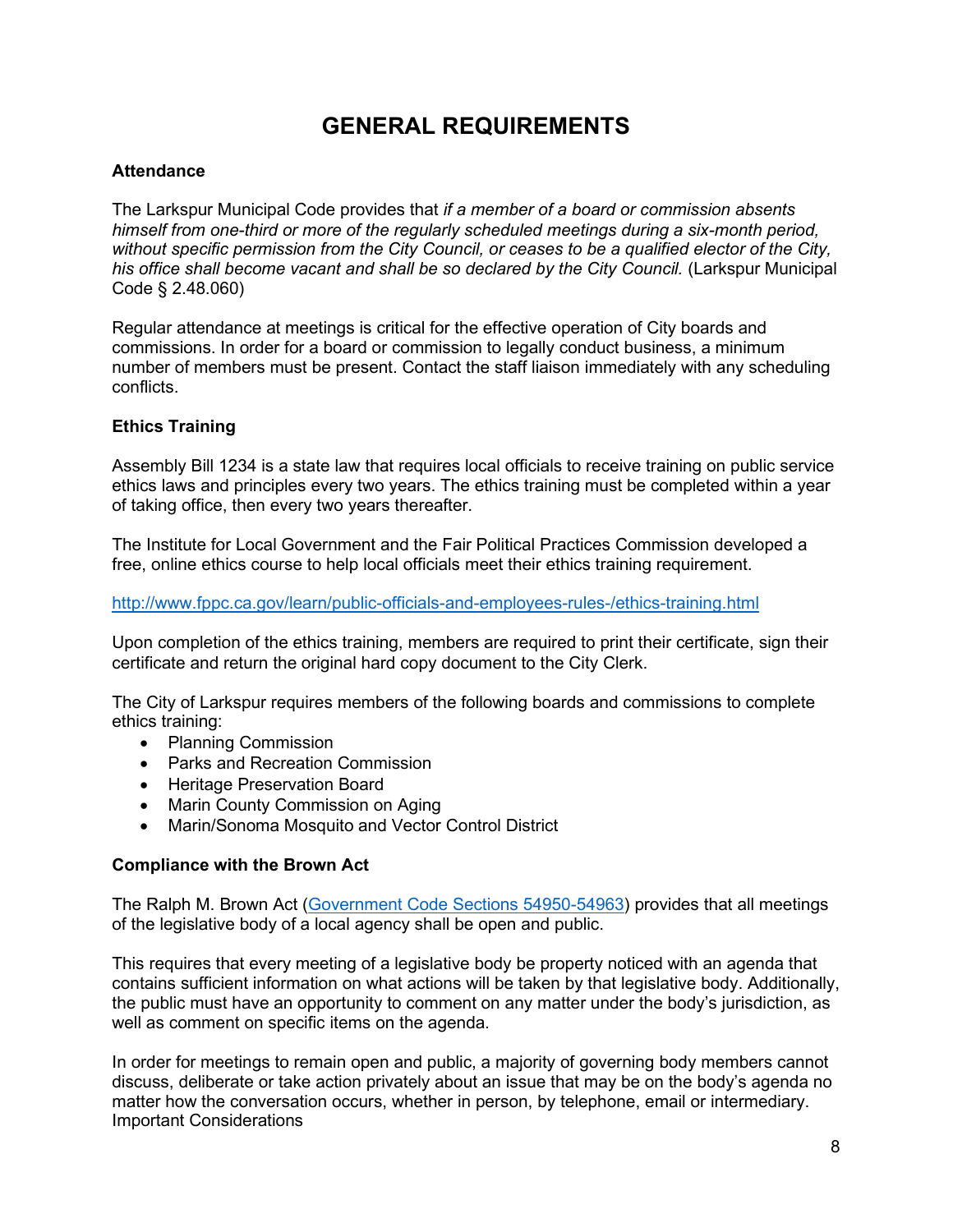- Discussing procedural issues (time, date and order of matters on an agenda) with other members is not prohibited.
- Avoid substantive communications with other members regarding items that are on the agenda or likely to be placed on a future agenda.
- Email  $-$  (1) Avoid emailing the entire board; (2) Do not use the "reply all" feature; (3) BCC recipients; (4) Remember that emails are discoverable by means of a Public Records Act request.
- It is not uncommon for members to attend the same social gatherings. Whenever a majority of members gather, care must be taken to avoid discussing any specific item or topic that may be within the jurisdiction of the board or commission.
- Communicate through the staff liaison assigned to the board or commission. Staff is permitted to speak to individual members about matters pending before the body to answer questions or provide information as long as staff does not communicate the comments of one member to the other members of the legislative body.

For additional information, please review the League of California Cities' publication: [Open &](https://www.cacities.org/Resources-Documents/Resources-Section/Open-Government/Open-Public-2016.aspx)  [Public V: A Guide to the Ralph M. Brown Act.](https://www.cacities.org/Resources-Documents/Resources-Section/Open-Government/Open-Public-2016.aspx)

#### **Conflict of Interest**

It is inevitable that matters will occasionally come before a board or commission in which individual members have a conflict of interest.

#### California Political Reform Act of 1974 (PRA)

The PRA states that a financial conflict of interest may exist when a person influences a decision that will materially affect an economic interest connected to a member or a member's immediate family.

A member who has a conflict of interest shall, upon identifying a conflict of interest and immediately prior to the consideration of the matter, do all of the following:

- 1. Publicly identify the financial interest that gives rise to the conflict of interest or potential conflict of interests.
- 2. Recuse himself or herself from discussing and voting on the matter.
- 3. Leave the room until after the discussion, vote, and any other disposition of the matter is concluded.

Notwithstanding this, a member may speak on the issue during the time that the general public speaks on the issue.

#### Statement of Economic Interest

The PRA requires every state and local agency to adopt a conflict of interest code that identifies employees within the agency who make governmental decision based on the positions they hold. The identified employees must report their financial interests on a form created by the Fair Political Practices Commission (FPPC) called the *FPPC Form 700: Statement of Economic Interests:* <http://www.fppc.ca.gov/Form700.html>

The City of Larkspur's Conflict of Interest Code requires members of the following boards and commissions to file the FPPC Form 700:

- Planning Commission
- Heritage Preservation Board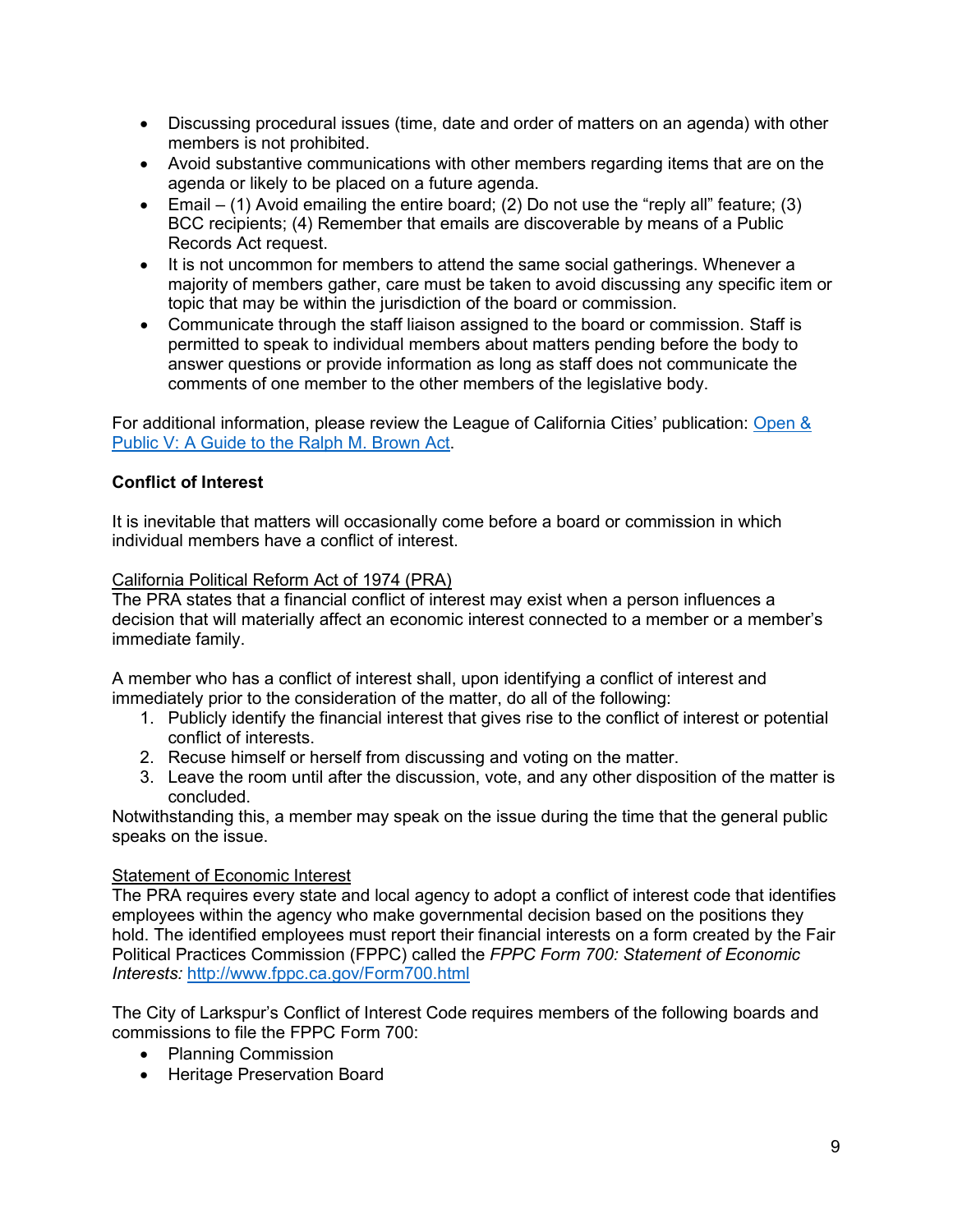Filing dates are as follows:

- Annual Filings: Must be filed with the City Clerk by April 1 of each year.
- Assuming/Leaving Office Filings: Must be filed with the City Clerk within 30 days of assuming or leaving office.

If a public official fails to timely file his or her FPPC Form 700, the case will be referred to the FPPC's Enforcement Division, and a penalty of up to \$5,000 may be imposed.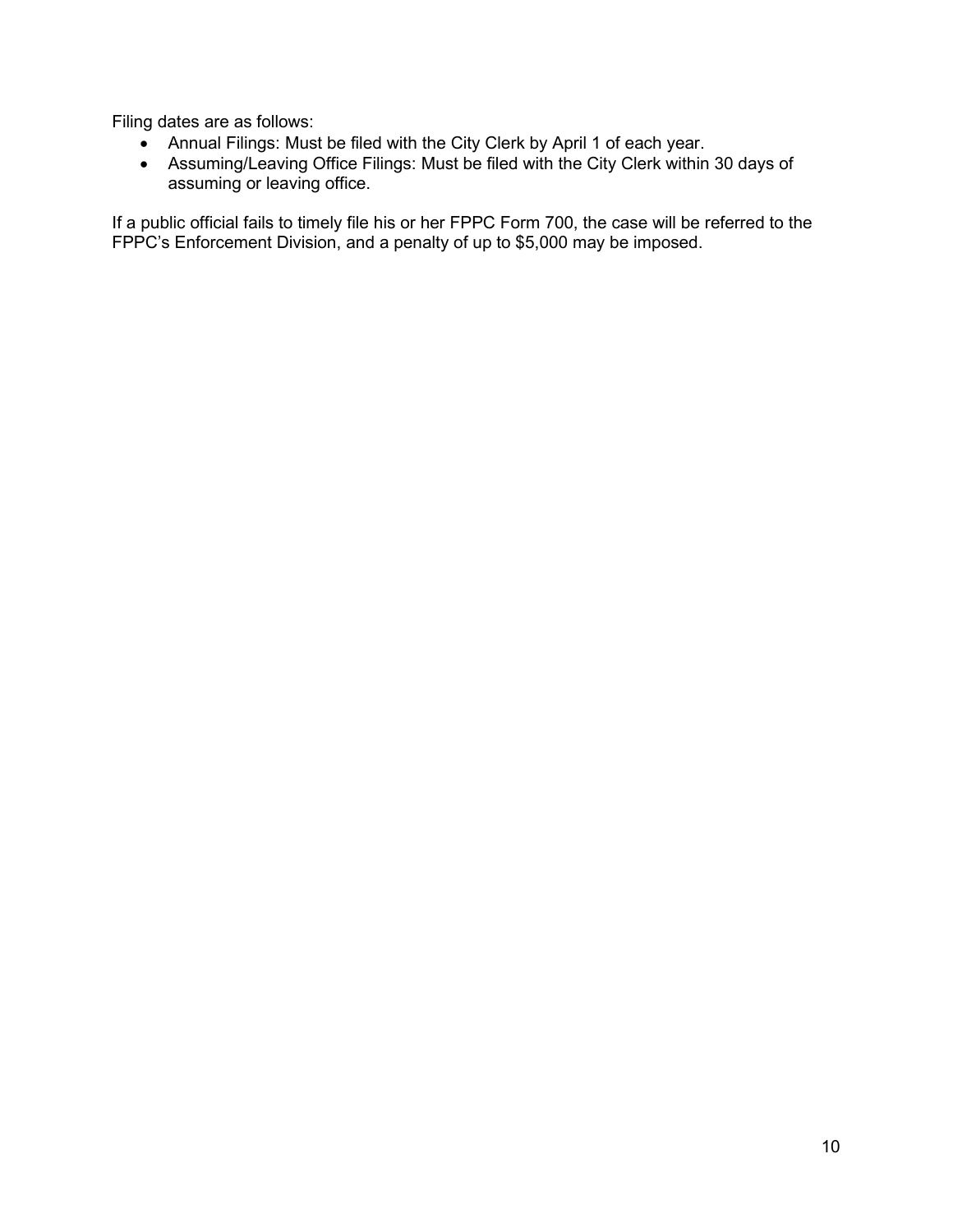# **MEETING REQUIREMENTS**

#### <span id="page-11-0"></span>**Rosenberg's Rules of Order**

Rosenberg's Rules of Order are used by decision making bodies as a set of procedures designed to guide the discussion and decision-making process. The Rules cover topics such as quorum requirements, the role of the chair, the basic format for agenda item discussion, the process for making motions, and courtesy and decorum.

#### Quorum

A quorum is defined as the minimum number of members of the body who must be present at a meeting for business to be legally transacted. The default rule is that a quorum is one more than half the body. For example, in a five-member body, a quorum is three. When the body has three members present, it can legally transact business. If the body has less than a quorum of members present, it cannot legally transact business.

#### Role of the Chair

Since the chair runs the conduct of the meeting, it is usual courtesy for the chair to play a less active role in the debate and discussion than other members of the body. This does not mean that the chair should not participate in the debate or discussion. To the contrary, as a member of the body, the chair has the full right to participate in the debate, discussion and decision-making of the body. What the chair should do, however, is strive to be the last to speak at the discussion and debate stage. The chair should not make or second a motion unless the chair is convinced that no other member of the body will do so at that point in time.

#### Basic Format for Agenda Item Discussion

- 1. Chair announces item
- 2. Chair requests staff report
- 3. Chair asks for technical questions from the members
- 4. Chair invites the public to comment
- 5. Chair asks for a motion
- 6. Chair asks for a second
- 7. Chair invites discussion amongst members
- 8. Chair takes a vote
- 9. Chair announces the result of the vote

#### **Motions**

Three following three basic motions require a simple majority to pass.

- 1. Basic Motion: Puts forward a decision for consideration
- 2. Motion to Amend: Suggests changes to the basic motion
- 3. Motion to Substitute: Replaces the basic motion entirely

#### Courtesy and Decorum

The Rules are meant to create an atmosphere where members of the body and members of the public can attend to business efficiently, fairly and with full participation.

Important Considerations

- A member should be recognized by the chair before proceeding to speak.
- Debate should be focused on the item and the policy in question.

To learn more, see [League of California Cities' publication on Rosenberg's Rules of Order.](https://www.cacities.org/Resources/Open-Government/RosenbergText_2011.aspx)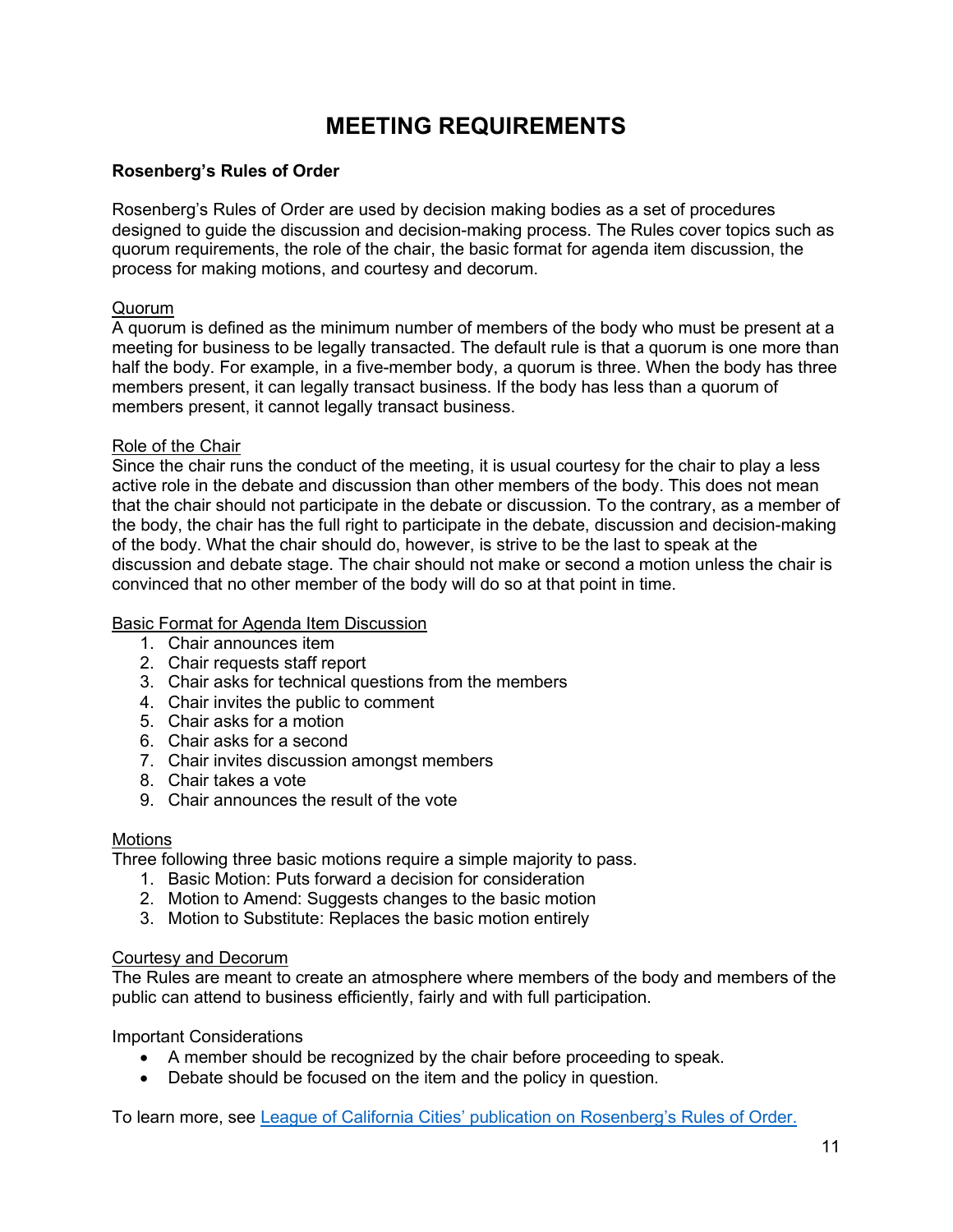# **CITY BOARDS AND COMMISSIONS**

## <span id="page-12-0"></span>**Library Board**

| Staff Liaison:          | Franklin Escobedo, Community Services Director                              |
|-------------------------|-----------------------------------------------------------------------------|
|                         | fescobedo@cityoflarkspur.org                                                |
| Website:                | http://www.cityoflarkspur.org/117/Larkspur-Library-Board                    |
| Purpose:                | The Library Board provides recommendations on the activities of the         |
|                         | Library and sets policy concerning its function. The Board also reviews and |
|                         | makes recommendations on the annual budget.                                 |
| Total Members:          | 5 members                                                                   |
| Term Length:            | 4-year terms                                                                |
| Meeting                 | Second Wednesday of each month at 6:15 p.m., but will soon consider         |
| Date/Time/Location:     | moving to the Second Monday of each month at 6:15 p.m. in the Larkspur      |
|                         | Council Chambers - 400 Magnolia Ave, Larkspur                               |
| Ethics Training:        | Not Required                                                                |
| FPPC Form 700 Statement | Not Required                                                                |
| of Economic Interest:   |                                                                             |

## **Planning Commission**

| Staff Liaison:          | Larkspur Planning Department                                            |
|-------------------------|-------------------------------------------------------------------------|
|                         | Lk planning@cityoflarkspur.org                                          |
| Website:                | http://www.cityoflarkspur.org/120/Planning-Commission                   |
| Purpose:                | The Larkspur Planning Commission is designated as the official planning |
|                         | agency of the City and is governed by the regulations in Title 7 of the |
|                         | Government Code, "Planning and Land Use", and the Larkspur Municipal    |
|                         | Code.                                                                   |
| Total Members:          | 5 members                                                               |
| Term Length:            | 4-year terms                                                            |
| Meeting                 | Second and fourth Tuesday of each month at 7:00 p.m. in the Larkspur    |
| Date/Time/Location:     | Council Chambers - 400 Magnolia Ave, Larkspur                           |
| Ethics Training:        | Required                                                                |
| FPPC Form 700 Statement | Required                                                                |
| of Economic Interest:   |                                                                         |

## **Parks and Recreation Commission**

| Staff Liaison:          | Franklin Escobedo, Community Services Director                              |
|-------------------------|-----------------------------------------------------------------------------|
|                         | fescobedo@cityoflarkspur.org                                                |
| Website:                | http://www.cityoflarkspur.org/119/Parks-Recreation-Commission               |
| Purpose:                | The Parks and Recreation Commission formulated plans for development        |
|                         | of park and recreation areas, facilities, and activities. They also make    |
|                         | recommendations to the City Council on activities within their jurisdiction |
|                         | and supervise and coordinate recreational activities. The Commission also   |
|                         | processes requests for the removal of Heritage Trees.                       |
| <b>Total Members:</b>   | 5 members                                                                   |
| Term Length:            | 4-year terms                                                                |
| Meeting                 | Third Thursday of each month at 6:30 p.m. in the Larkspur Council           |
| Date/Time/Location:     | Chambers - 400 Magnolia Ave, Larkspur                                       |
| Ethics Training:        | Required                                                                    |
| FPPC Form 700 Statement | Not Required                                                                |
| of Economic Interest:   |                                                                             |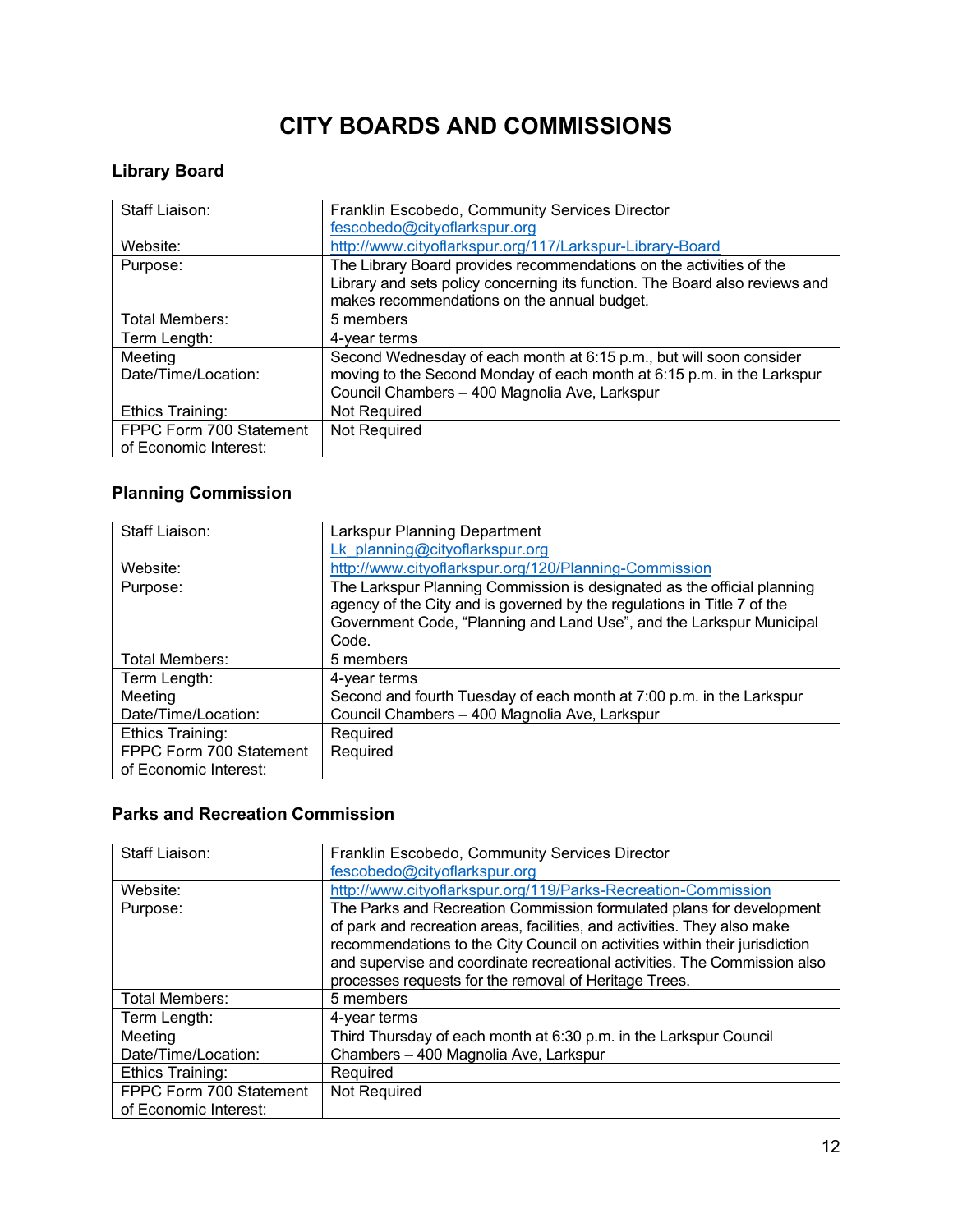## **Heritage Preservation Board**

| <b>Staff Liaison:</b>   | Kristin Teiche, Senior Planner                                                                                                                                                                                                                                                                                                                                                                                              |
|-------------------------|-----------------------------------------------------------------------------------------------------------------------------------------------------------------------------------------------------------------------------------------------------------------------------------------------------------------------------------------------------------------------------------------------------------------------------|
|                         | kteiche@cityoflarkspur.org                                                                                                                                                                                                                                                                                                                                                                                                  |
| Website:                | http://www.cityoflarkspur.org/116/Heritage-Preservation-Board                                                                                                                                                                                                                                                                                                                                                               |
| Purpose:                | The Heritage Preservation Board has compiled an inventory of historic<br>resources. They are responsible for maintain this inventory and for                                                                                                                                                                                                                                                                                |
|                         | reviewing the potential for additions to historic structures. Based on this<br>inventory, the Board recommends to the Planning Commission properties<br>which should be in a historical district (H zone). They also make<br>recommendations to the City Council pertaining to historical preservation<br>matters, as well as demolition permits. They serve as a resource to provide<br>advice to the Planning Commission. |
| Total Members:          | 5 members                                                                                                                                                                                                                                                                                                                                                                                                                   |
| Term Length:            | 4-year terms                                                                                                                                                                                                                                                                                                                                                                                                                |
| Meeting                 | Second Tuesday of each month at 7:00 p.m. in the Larkspur Council                                                                                                                                                                                                                                                                                                                                                           |
| Date/Time/Location:     | Chambers - 400 Magnolia Ave, Larkspur.                                                                                                                                                                                                                                                                                                                                                                                      |
| Ethics Training:        | Required                                                                                                                                                                                                                                                                                                                                                                                                                    |
| FPPC Form 700 Statement | Required                                                                                                                                                                                                                                                                                                                                                                                                                    |
| of Economic Interest:   |                                                                                                                                                                                                                                                                                                                                                                                                                             |

## **Marin County Commission on Aging**

| Staff Liaison:          | Gary Lara, Marin Health & Human Services                                       |
|-------------------------|--------------------------------------------------------------------------------|
|                         | glara@marincounty.org                                                          |
| Website:                | https://www.marinhhs.org/boards/commission-aging                               |
| Purpose:                | The Marin Commission on Aging is an advisory council to the County             |
|                         | Board of Supervisors and the Area Agency on Aging about issues affecting       |
|                         | the elderly of Marin County. The Commission serves as an advocate and          |
|                         | provides leadership for the elderly. The Commission holds public meetings      |
|                         | on the Area Plan and recommends programs to the Board of Supervisors           |
|                         | for funding. The Commission also advises the Area Agency Aging Board           |
|                         | on allocations of funds and on legislation affecting policies pertinent to the |
|                         | elderly.                                                                       |
| Total Members:          | 21 Voting Members - 1 from the City of Larkspur                                |
| Term Length:            | 3-year terms                                                                   |
| Meeting                 | First Thursday of each month at 10:00 a.m. at various locations throughout     |
| Date/Time/Location:     | Marin                                                                          |
| Ethics Training:        | Required                                                                       |
| FPPC Form 700 Statement | Not Required                                                                   |
| of Economic Interest:   |                                                                                |

## **Marin/Sonoma Mosquito and Vector Control District**

| Staff Liaison: | Dawn Williams, MSMVCD Administrative Assistant<br>dawnw@msmosquito.com                                                                                                                                                                                                                                                                                                             |
|----------------|------------------------------------------------------------------------------------------------------------------------------------------------------------------------------------------------------------------------------------------------------------------------------------------------------------------------------------------------------------------------------------|
| Website:       | https://www.msmosquito.org/board-meetings                                                                                                                                                                                                                                                                                                                                          |
| Purpose:       | The Marin/Sonoma Mosquito and Vector Control District programs consist<br>of 6 major service areas: mosquito surveillance and control, vector-borne<br>disease surveillance, yellow jacket control, pest advisory for any and all<br>organisms of concern, planning consultation for public sector planning<br>agencies and private developments and educational presentations for |